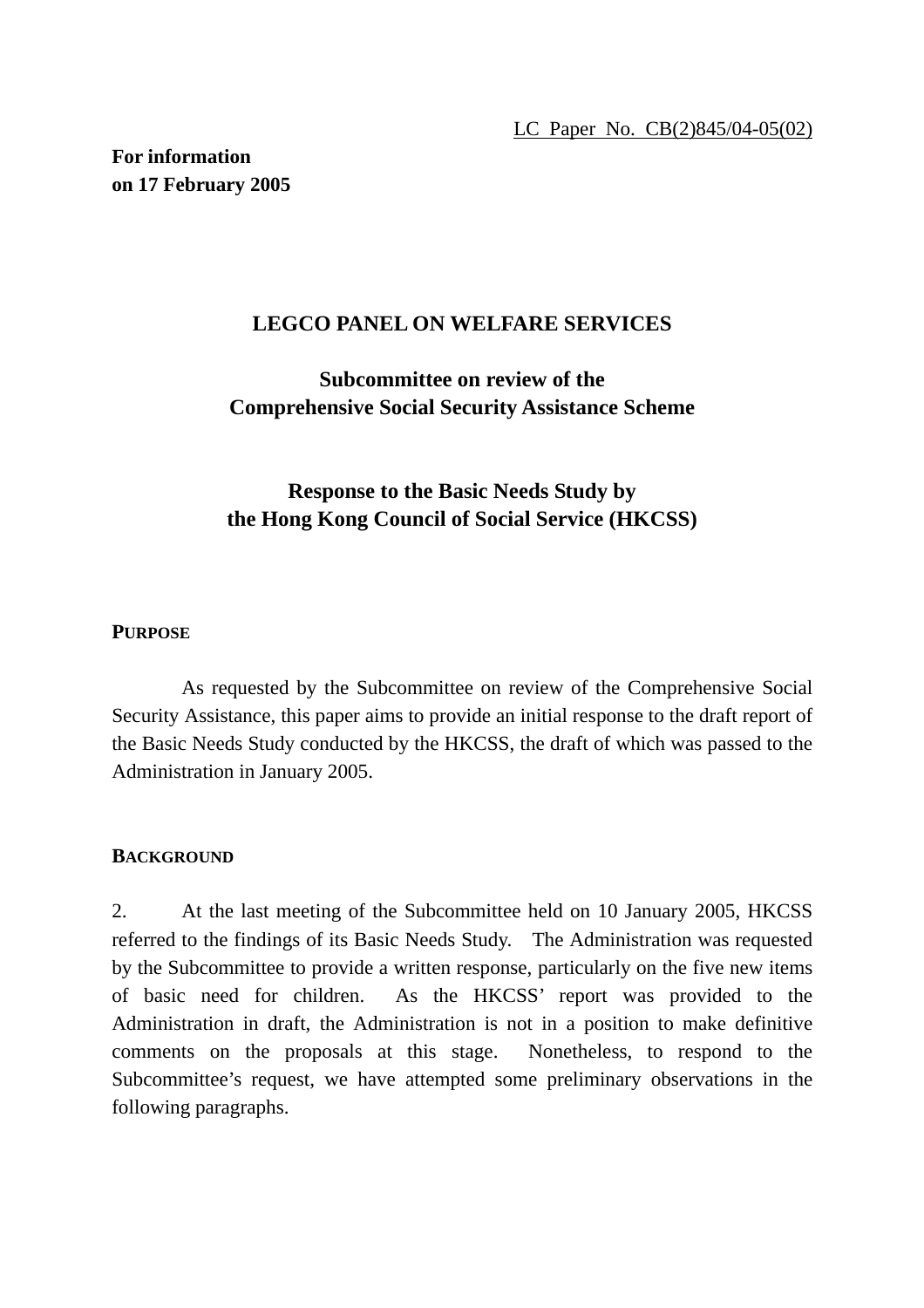#### **METHODOLOGY**

3. We note that HKCSS has adopted the "Budget Standards Approach" in the study to determine the assistance level to meet a perceived 'minimum standard of living acceptable to the community', which is defined as between the subsistence level and the prevailing level of living in Hong Kong, reflecting a combination of the concepts of 'absolute poverty' and 'relative poverty' with considerations on the quality of life (c.f. paragraph 2.9.3 of the draft report). The approach involves specifying a basket of goods and services, composition of which reflects a certain level of standard of living. This approach requires careful consideration. Some of our concerns are elaborated in the following paragraphs.

4. According to the researcher, the results of the study could be taken as reference for setting Comprehensive Social Security Assistance (CSSA) standard rates to enable different categories of recipients to meet a 'minimum standard of living acceptable to the community'. In this respect, we note HKCSS' sample size consisted of 55 CSSA recipients and 35 members of the public, with views collected through focus group discussions. Eight focus group meetings were held, with an average attendance of 11. We further understand that the baskets of goods and services so defined have in general made no reference to the actual incomes in the community. Nor has any detailed comparison been made between the proposed consumption requirements, and the actual expenditure patterns of CSSA families and those not on CSSA.

5. Out of the 290 CSSA households randomly drawn with the assistance of Social Welfare Department (SWD), only 22 CSSA recipients accepted HKCSS' invitation to join the focus groups. To make up for this, another 33 CSSA recipients and 35 non-CSSA recipients were then selected through the help of NGOs using a purposive sampling method to join the focus groups. A total of 90 respondents participated in the focus groups. We consider that both the small number of respondents and low response rate may cast doubts on the representativeness and reliability of the findings from these focus group discussions (paragraphs 3.2.3a and 3.2.3b of the draft report).

6. As such, we consider the findings so derived to be more of an exploratory nature, and are not suitable to be taken as representative of the views of CSSA recipients and the non-CSSA public.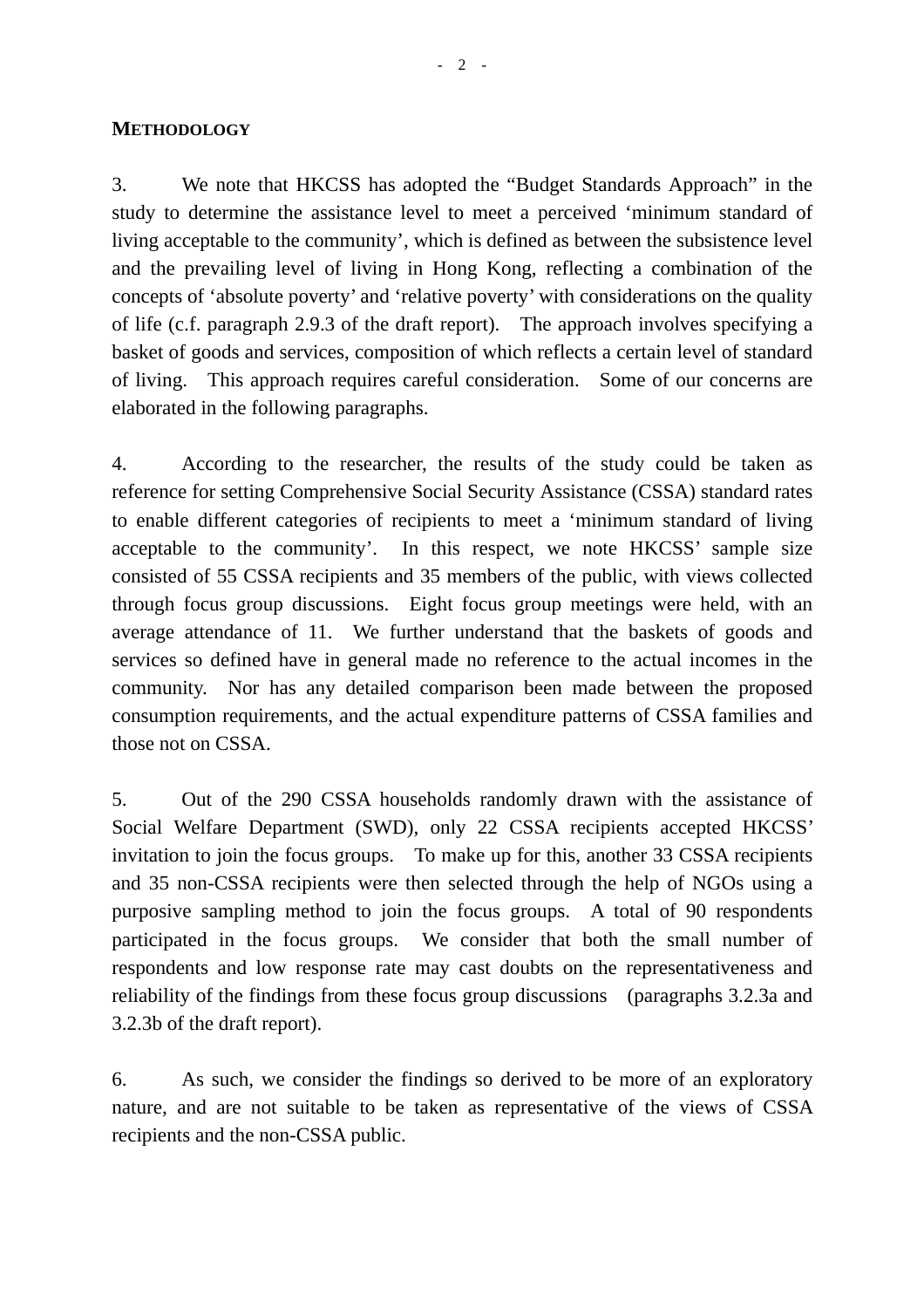7. HKCSS has noted in its draft report that there are limitations in the study, including some subjective judgement, difficulties in accommodating diverse views, and limitations in data sources (paragraph 3.5 of the draft report). In the absence of quantitative information on the views expressed by different focus groups of people, it is difficult for us to assess how such subjective judgment may impact on the report's final recommendations.

## **DEBATABLE BASIC NEED ITEMS**

8. Table 1 to Table 27 at the Annex of the HKCSS' draft report list the proposed items and the corresponding payments to be made for different categories of CSSA recipients. Some of the proposed new items by HKCSS may be subject to debate as to whether or not they should be recognized as 'basic' needs. A few examples are provided below -

- a) religious ritual commodities such as incense and sacrifices (paragraph 4.6.1. of the draft report);
- b) expenses for attending friends' and relatives' funerals (paragraph 4.6.1. of the draft report);
- c) "herbal tea" for infants to neutralize the effects after taking milk powder (paragraph 5.1.3 of the draft report);
- d) special infant milk powder (as opposed to whole milk powder) for children aged 1-5 (paragraph 5.1.5 of the draft report); and
- e) transport expenses for young children aged 1-2 (paragraph 5.2.10 of the draft report).

9. The rationale as to why the life span of some durable goods is shortened has also not been clearly stated. For example, as compared with the Basic Need Study conducted by the Administration in 1996, the lifespan of a shower curtain is shortened from 5 years to 1 year, an electric fan from 10 years to 4 years, a rubbish bin/mirror/chopping board/rice cooker from 10 years to 5 years, a colour TV/radio-cassette recorder from 10 years to 6 years, and a washing machine from 8 years to 6 years (annex 2 of the draft report).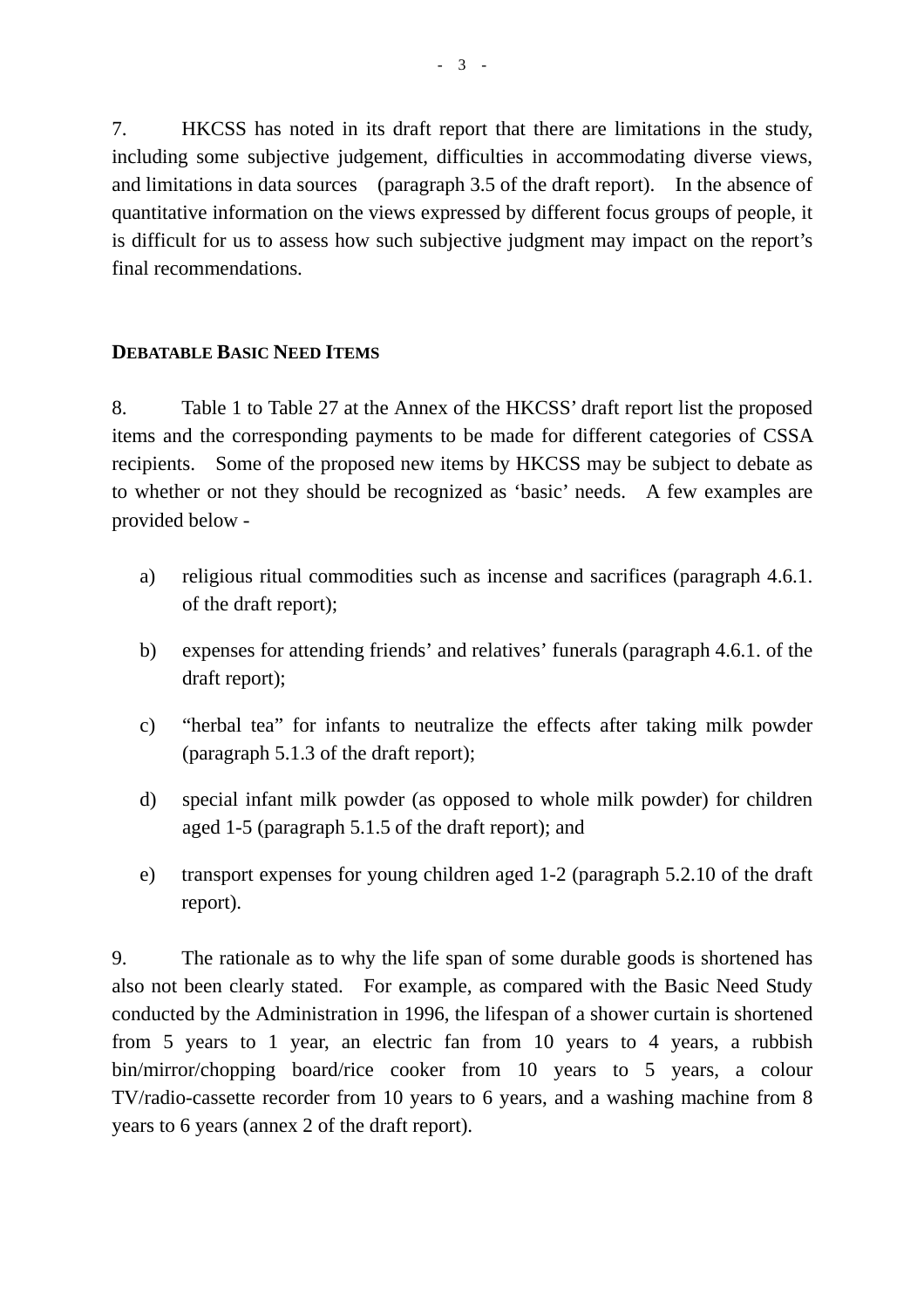10. Over the past decade, the CSSA scheme has evolved from a rudimentary welfare assistance programme to become a social protection scheme with comprehensive coverage. Whereas assistance was normally given in kind (such as rations) prior to 1970, nowadays CSSA recipients receive non-accountable, standard cash payments to meet their day-to-day basic needs (food, clothing and footwear, fuel and light, durable goods, etc.), with higher rates going to children, elderly and people with disabilities or ill health. Meanwhile, a wide range of special grants is available to meet recipients' special needs, covering rent, water/sewage charge, schooling expenses, childcare centre fees and burial expenses. Recipients who are old, disabled or medically certified to be in ill health are entitled to other special grants to meet their special needs, such as glasses, dentures, medically recommended diets, removal expenses, medical and surgical appliances. In addition, a monthly single parent supplement is payable to single parents and an annual long term supplement is payable to cases involving the elderly, the disabled and those medically certified to be in ill health.

11. It is worth noting that CSSA expenditure has increased drastically over the past decade, from \$3,427 million in 1994-95 to \$17,306 million in 2003-04. The average annual growth rate was 19.7% during the period. CSSA expenditure as a percentage of total government recurrent expenditure increased from 3.2% to 8.7% over the same period. As at January 2005, the total number of CSSA cases amounted to 295 847, representing an increase of about 182.3% over that in 1994; the total number of recipients stood at 543 224, representing an increase of 334.4% over that in 1994. The proportion of expenditure on unemployment/low earnings/single parent family cases which involve mainly able-bodied recipients increased from 16.0% in 1994-95 to 41.4%. The CSSA take up rate to Hong Kong's total population has increased from 2% in 1994/95 to 8% in 2004/05.

12. Based on the existing profile of CSSA recipients, it is estimated that if the HKCSS' recommendations on new standard rates are accepted, an additional \$5.5 billion recurrent CSSA expenditure will be required annually (about 31% of annual CSSA expenditure in 2004-05, or about 3% of total Government recurrent expenditure). In addition, 320,000 additional households may fall below the higher income thresholds for receiving CSSA due to the increased CSSA rates, $<sup>1</sup>$  and be</sup> potentially eligible for CSSA. We also note that while a 4-person CSSA family now

 $\frac{1}{1}$  In the absence of the asset profile of domestic households, it is **not** possible to assess how many of these additional households will become eligible for receiving CSSA.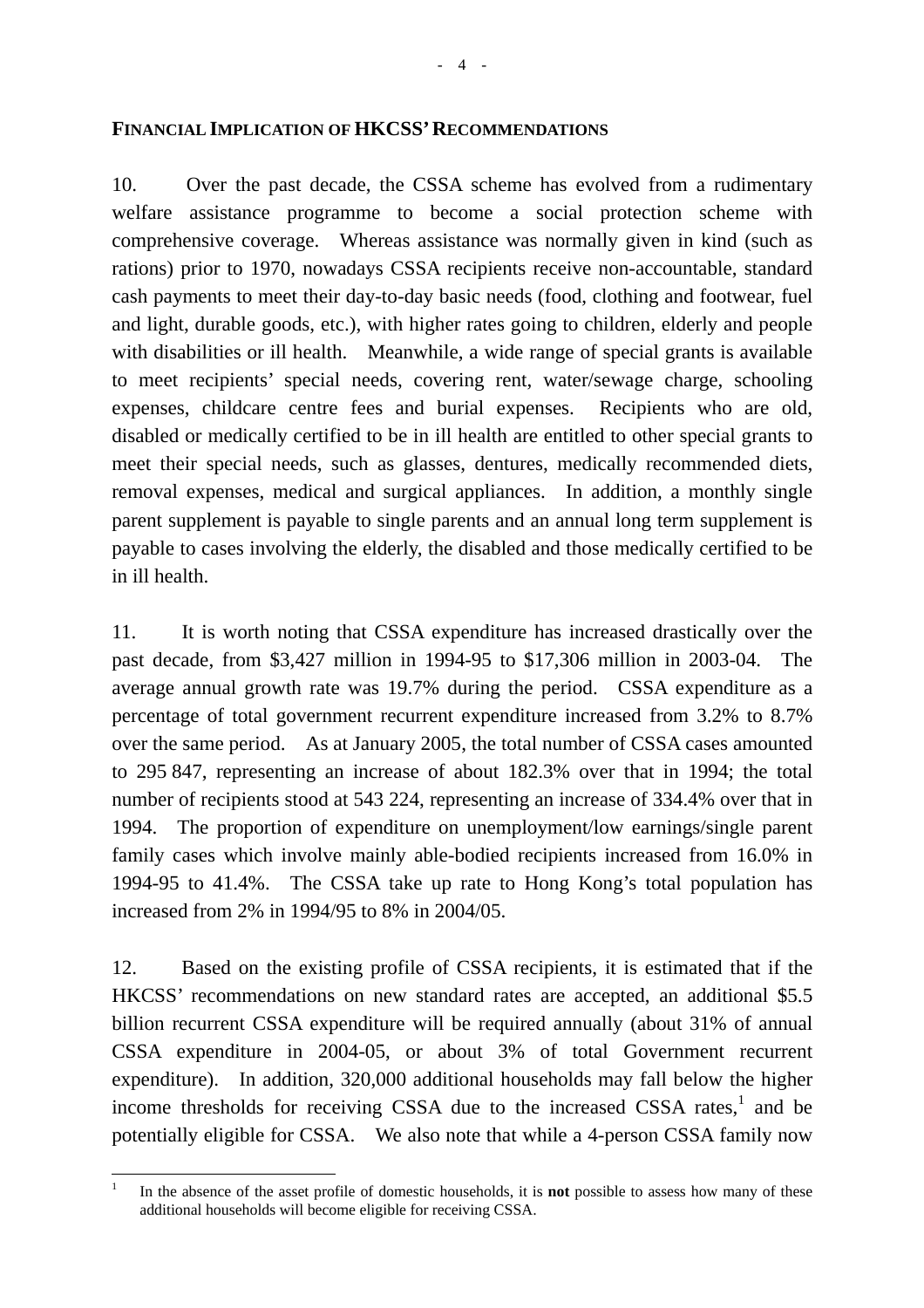receives an average \$9,000 CSSA payment a month, it is estimated that the same 4-person family may receive \$13,000 with the HKCSS standard rates. We need to be very cautious in considering both the affordability and sustainability of our non-contributory social security system.

#### **OBJECTIVE OF CSSA**

13. We wish to reiterate that the primary objective of the CSSA Scheme is to provide financial assistance to the needy individuals and families in our community to meet their basic and special needs. The recognized needs of the individuals and families are already met through a range of different standard rates for individuals, supplements for families of different circumstances, and special grants addressing the special needs of children, elderly, those who are disabled and ill, and families. All CSSA recipients also receive free medical service at public hospitals and clinics, in addition to support in public housing, free education, etc. We believe that the existing CSSA rates and grants, with their regular review mechanism, can meet the basic needs of CSSA families. In exceptional cases, additional assistance can be provided.

14. In trying to establish the basic needs of the financially vulnerable in our society, we believe we should have due regard to the income and expenditure of the lower income groups of our society so that we maintain a balance between caring for the needy and not demotivating people to be self-reliant. In this regard, we note with concern that a rough assessment of the standard rates proposed in HKCSS' study shows that the resulting CSSA payments will be higher than the average income of non-CSSA households in the lowest 50% income group.

### **OTHER FORMS OF ASSISTANCE**

15. While HKCSS' proposal makes a useful contribution to the debate on the adequacy of assistance to the vulnerable groups in our community, we need to differentiate between what are 'basic needs' which are catered for under the safety net, and 'developmental needs' which may be catered for elsewhere. The Administration has all along committed to developing a comprehensive network of highly subsidized services, such as housing, education, medical services, etc to help people in need. Many of HKCSS' requests have in fact been met in one way or the other through channels other than CSSA.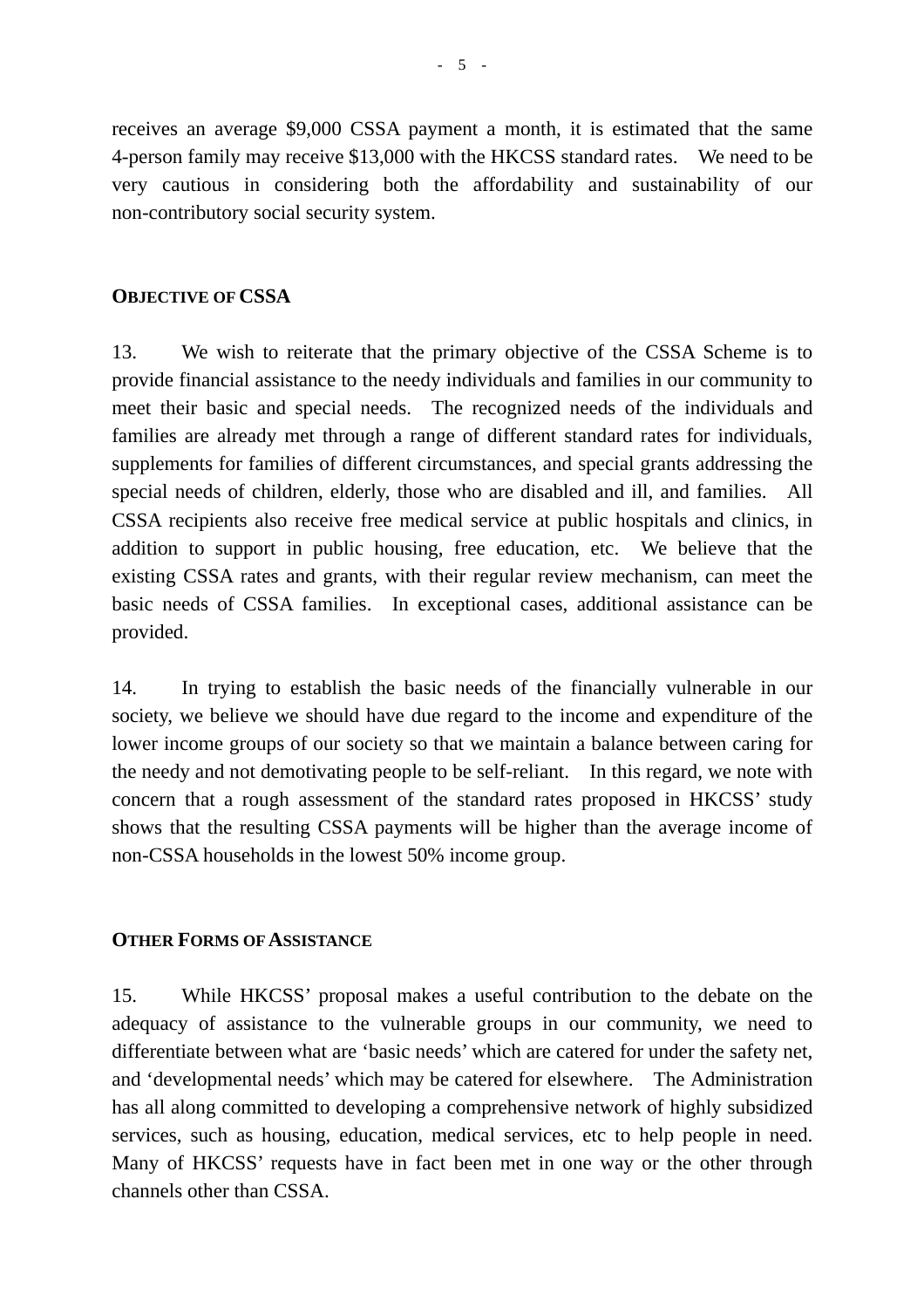16. For example, HKCSS' requests for five new items on the basic needs of children are already covered in the following way –

#### Newspapers and telephone

These items are covered under the standard rate, and their price changes are reflected in the basket of goods and services covered by the Social Security Assistance Index of Prices (SSAIP).

#### Computers and Internet fees

The Administration provided \$200 million in 2001 through the Digital Bridge Project to provide over 21 000 computers and free Internet service for 453 secondary schools to loan to needy students for use at home. We have also provided subsidy to schools to extend the opening hours of computer rooms so that students could use the facilities during after-school hours. At present, most schools in receipt of this subsidy extend the opening hours of their computer facilities by about two hours after school, and on average on a school day such facilities are used by about 18 students in a primary school, and about 26-28 students in a secondary school. In addition, we are working with NGOs to recycle used computers by giving them to students who cannot afford to have their own computers at home.

The Administration has also partnered with NGOs in setting up Cyber Centres in Wan Chai and Tin Shui Wai respectively. Personal computers, equipped with Internet access and word processing software, are available for public use. IT courses are also conducted at those centres to promote IT knowledge and awareness in the community. A new district Cyber Centre will commence its operation in Kwun Tong at the end of this year. We have also set up 90 Community Cyber Points at Community Halls, District Offices, Building Management Resource Centres and non-government organizations, providing 231 personal computers (connected with Internet) for public use. Services at the Centre are free of charge and the public could access those facilities for a period of 30 minutes per session. Moreover, over 1,410 multi-media workstations are currently set up in the public libraries to enable public access to the multi-media materials and the Internet.

### Private doctors

CSSA recipients already receive free medical service from public hospitals and clinics (including western and Chinese medical consultations, and medicine).